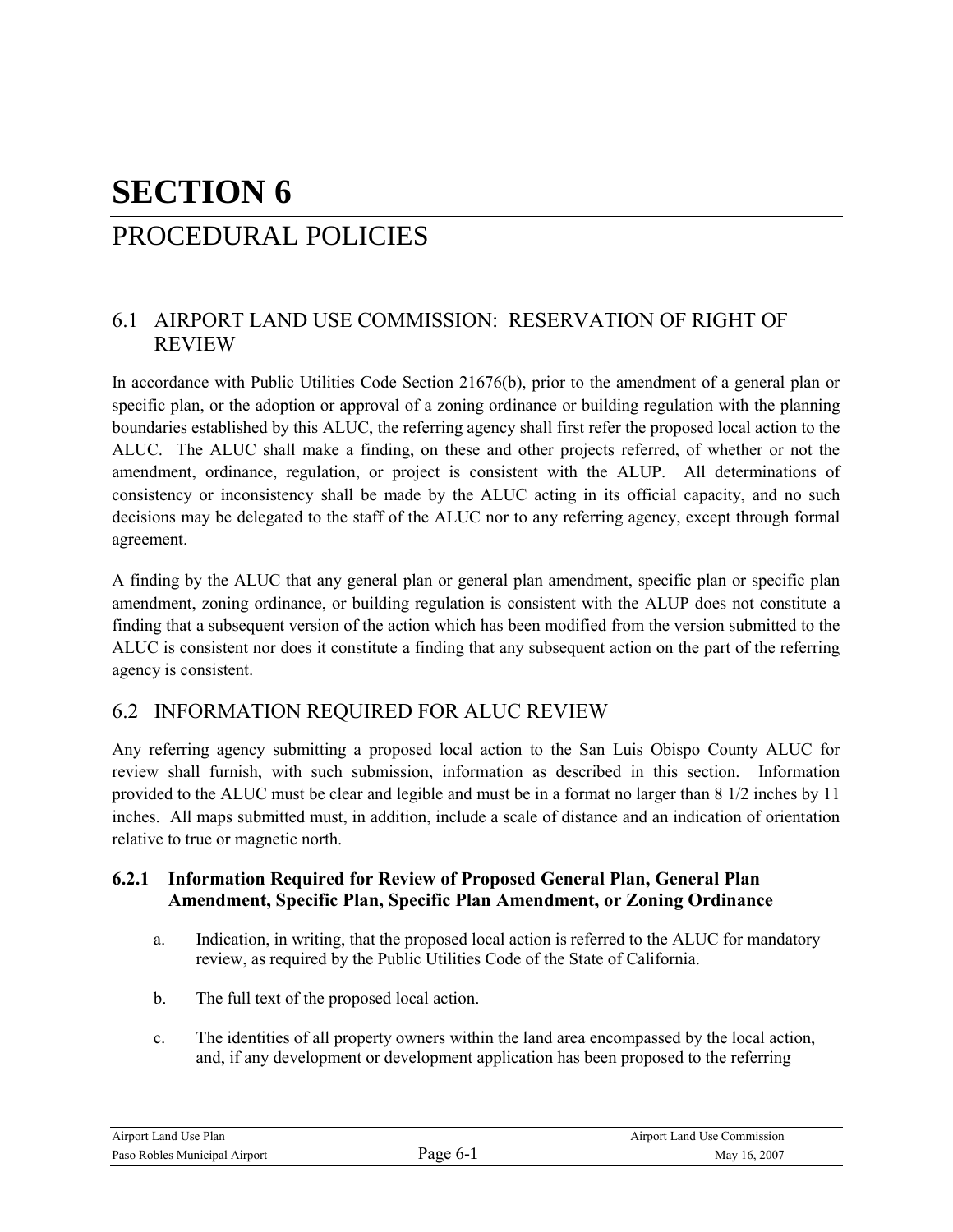agency or is known by the referring agency to be in preparation in conjunction with the local action, the identities of the applicant or applicants and of the representative(s) thereof.

- d. A full description and map of the geographic area. The map and description must indicate:
	- i. the geographic area encompassed by the proposed local action;
	- ii. the assessor's parcel number of all properties affected by the proposed local action;
	- iii. the relationship of the land area encompassed by the proposed local action to the Airport;
	- iv. the relationship of the land area encompassed by the proposed local action to the airport land use zones as defined by the ALUP in force; and
	- v. the relationship of the land area encompassed by the proposed local action to the projected 55 dB CNEL airport noise, as defined by the ALUP.
- e. A full indication of permissible land uses, maximum land use density (persons/acre), maximum residential density (dwelling units/acre), and minimum open space specified by current statute and the proposed local action.
- f. An analysis of the maximum elevation of improvements (i.e., site elevation plus height of improvements) that would be permissible under the terms and conditions of the proposed local action, and of the relationship of the maximum allowable elevation of improvements to the applicable imaginary airport surfaces as defined in Federal Aviation Regulations Part 77 and the minimum instrument approach altitudes, as specified by the U. S. Standards for Terminal Instrument Procedures of any instrument approaches that entail overflight of the property affected.
- g. An analysis of the location and dimensions of existing potential emergency aircraft landing sites (as defined herein) and of those which would be preserved if development were to occur to the maximum extent permitted under the terms and conditions of the proposed local action.
- h. A copy of any environmental assessment, environmental impact statement, noise study, or other environmental evaluation prepared or required in conjunction with the proposed local action. When a proposed local action may permit development that will expose people to existing noise levels or projected noise levels under conditions of maximum build-out and/or airport operation at full capacity that exceeds acceptable limits, and when airport-related noise is contributory to such exposure, either as the sole noise source or as a component of a cumulative noise impact, a noise study shall be required for ALUC review of the proposed local action.
- i. A written assurance that an avigation easement in a form approved by either the City of Paso Robles or San Luis Obispo County, as appropriate, will be required.
- j. A copy of the required real estate disclosure document, together with a written assurance that:

| Airport Land Use Plan         |         | Airport Land Use Commission |
|-------------------------------|---------|-----------------------------|
| Paso Robles Municipal Airport | age 6-2 | May 16, 2007                |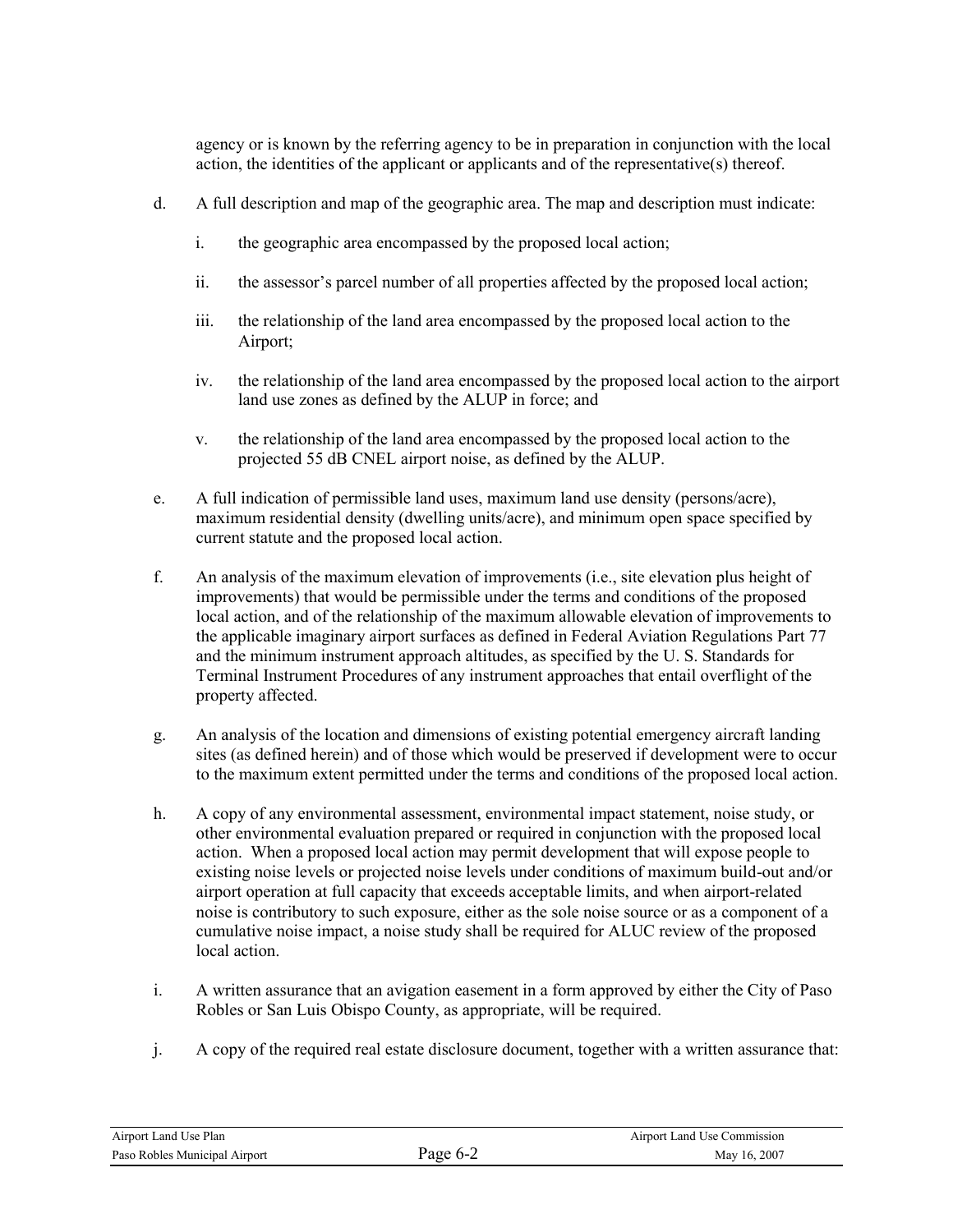- i. proof of such disclosure will be required as a condition for recording any sale or transfer of title of property within the Planning Area; and
- ii. any person renting, leasing, or otherwise providing for occupancy real property within the land area encompassed by the proposed local action shall provide to the occupant or potential occupant a copy of the required real estate disclosure document.

#### **6.2.2 Information Required for Review of Proposed Building Regulation**

- a. Indication, in writing, that the proposed building regulation or modification is referred to the ALUC for mandatory review, as required by the Public Utilities Code of the State of California.
- b. The full text of the proposed building regulation.
- c. A full description of the anticipated effects of the proposed ordinance, regulation, or modification with respect to:
	- i. sound insulation properties of construction;
	- ii. lighting constraints and requirements;
	- iii. required structure separation and open space requirements;
	- iv. building height restrictions;
	- v. permissibility of above-ground utility wires or towers; and
	- vi permissibility of above-ground storage of flammable materials.

#### **6.2.3 Information Required for Review of Proposed Individual Project (voluntary review, see Table 7**

- a. Indication, in writing, that the proposed local action is referred to the ALUC for voluntary review and comment only.
- b. Site maps of the proposed local action.
- c. The identities of all property owners within the land area encompassed by the proposed local action, and, if any development or development application has been proposed to the referring agency or is known by the referring agency to be in preparation in conjunction with the local action, the identities of the applicant or applicants and of the representative(s) thereof.
- d. A full description and map of the geographic area. The map and description must indicate:
	- i. the geographic area encompassed by the proposed local action;
	- ii. the assessor's parcel number of all properties involved by the proposed local action;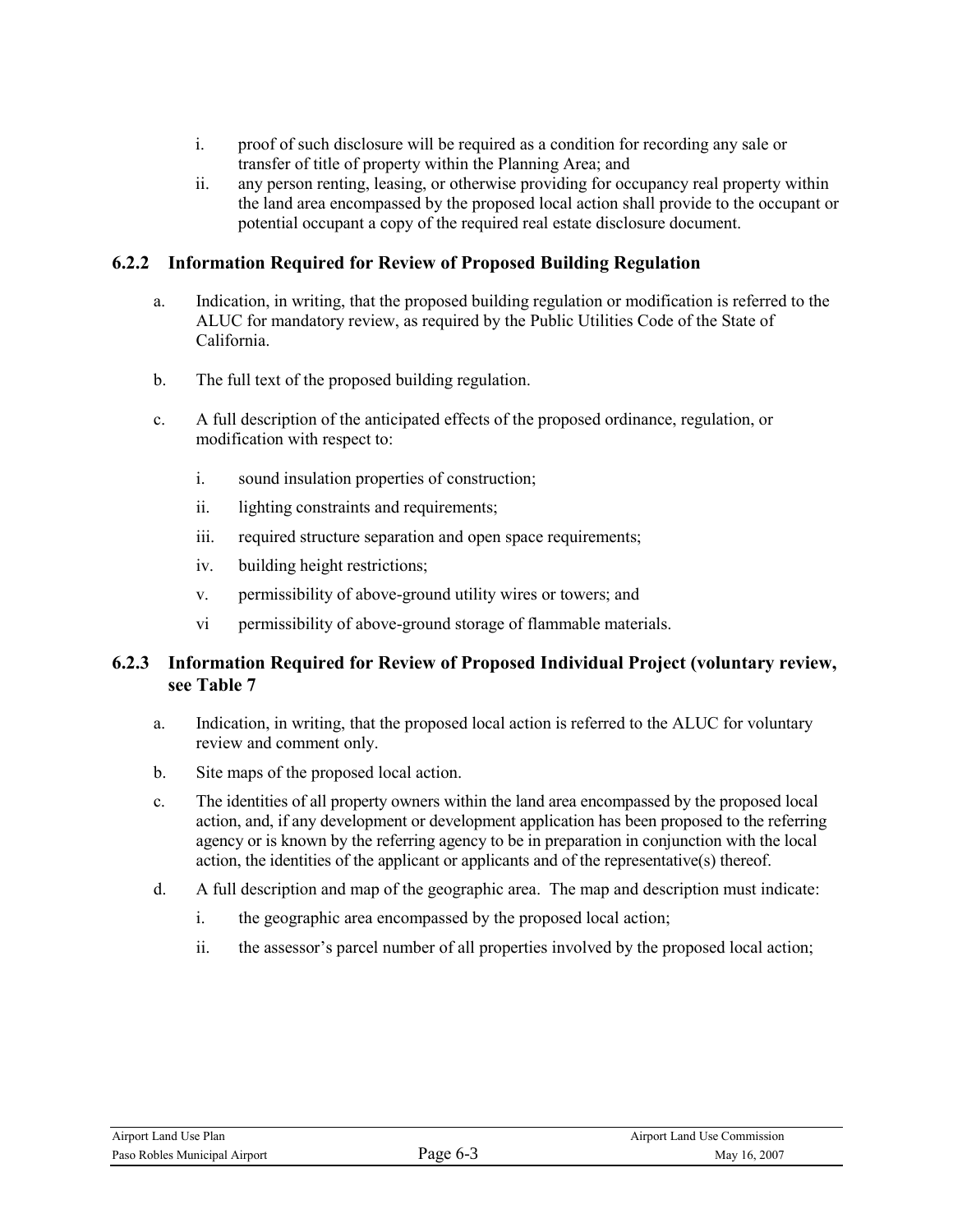#### **TABLE 7: INFORMATION REQUIRED FOR AIRPORT LAND USE COMMISSION REVIEW OF PROPOSED LOCAL ACTION**

|                                                                                                                                                                                           | <b>GP</b>      | SP             | Z <sub>O</sub> | <b>BR</b>      | IP             |
|-------------------------------------------------------------------------------------------------------------------------------------------------------------------------------------------|----------------|----------------|----------------|----------------|----------------|
| Indication (in writing) that the proposed local action is referred to<br>the ALUC for mandatory review under the provisions of the State<br>of California Public Utilities Code           | Yes            | Yes            | Yes            | Yes            | N <sub>0</sub> |
| Indication (in writing) that the proposed local action is referred to<br>the ALUC for optional review and comment                                                                         | N <sub>0</sub> | N <sub>0</sub> | N <sub>0</sub> | N <sub>0</sub> | Yes            |
| Full text of the proposed referring agency action                                                                                                                                         | Yes            | Yes            | Yes            | Yes            | N/A            |
| Site map of the proposed local action                                                                                                                                                     |                | N/A            | N/A            | N/A            | N/A            |
| Map and verbal description including:                                                                                                                                                     |                |                |                |                |                |
| The Paso Robles Municipal Airport                                                                                                                                                         | Yes            | Yes            | Yes            | N/A            | Yes            |
| The Airport Land Use Zones, as defined by the current ALUP                                                                                                                                | Yes            | Yes            | Yes            | N/A            | Yes            |
| The project 55 dB CNEL noise contour and the projected<br>60 dB CNEL noise contour, as defined by the current ALUP                                                                        | Yes            | Yes            | <b>Yes</b>     | N/A            | Yes            |
| The imaginary surfaces defined by FAR, Part 77                                                                                                                                            | Yes            | Yes            | Yes            | N/A            | Yes            |
| Planned/published instrument approaches and departures                                                                                                                                    | Yes            | Yes            | Yes            | N/A            | Yes            |
| Emergency aircraft landing sites currently existing within the<br>area                                                                                                                    | Yes            | Yes            | Yes            | N/A            | Yes            |
| A complete listing of land uses allowable under the current<br>general plan, specific plan, or zoning ordinance                                                                           | Yes            | <b>Yes</b>     | Yes            | N/A            | N/A            |
| A complete listing of land uses allowable under the proposed<br>general plan, specific plan, or zoning ordinance                                                                          | Yes            | Yes            | Yes            | N/A            | N/A            |
| A description of all land uses and land use densities proposed for<br>the project site                                                                                                    | N/A            | N/A            | N/A            | N/A            | Yes            |
| Analysis of the maximum elevation of allowable or proposed<br>improvements and relationship to the heights of FAR Part 77<br>surfaces and minimum allowable instrument approach altitudes | Yes            | Yes            | Yes            | Yes            | Yes            |
| Plan for preservation of emergency landing sites for aircraft (for<br>plans/projects greater than 11 acres)                                                                               | Yes            | Yes            | Yes            | N/A            | Yes            |
| Any/all environmental studies or noise studies prepared or<br>required to be prepared in conjunction with the proposed local<br>action                                                    |                | Yes            | Yes            | N/A            | Yes            |
| Assurance that avigation easement to be required                                                                                                                                          | Yes            | Yes            | Yes            | N/A            | Yes            |
| Copy of real estate disclosure document to be required                                                                                                                                    | Yes            | Yes            | Yes            | N/A            | Yes            |
|                                                                                                                                                                                           |                |                |                |                |                |

ABBREVIATIONS: Yes – *Information is required* No – *Information is not required* N/A – *Not applicable* 

GP – *General Plan or General Plan Amendment* SP – *Special Plan or Special Plan Amendment* ZO – *Zoning ordinance* BR – *Building regulation* IP – *Individual Project*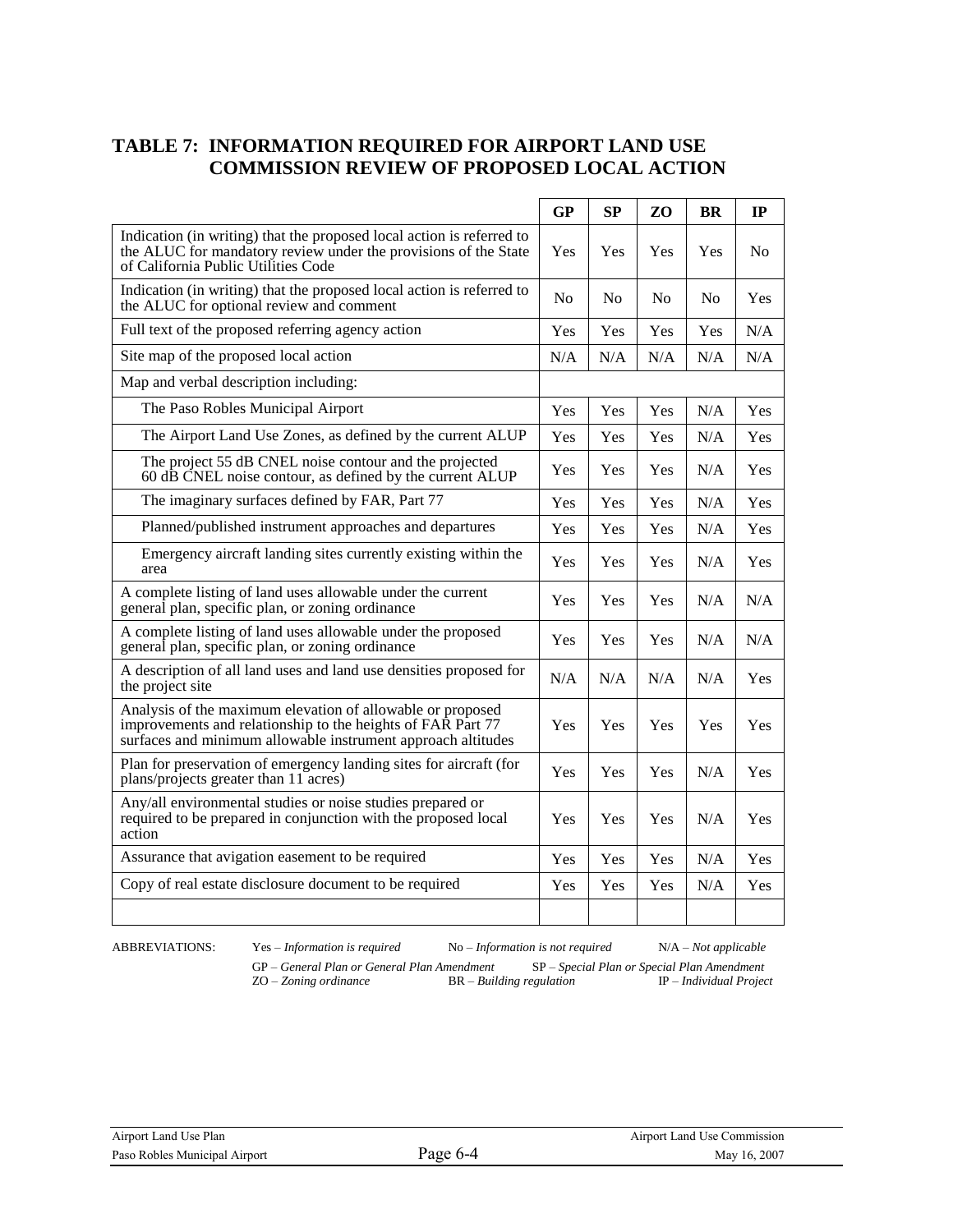- iii. the relationship of the proposed local action to the Airport;
- iv. the relationship of the proposed local action to the airport land use zones as defined by the ALUP in force; and
- v. the relationship of the proposed local action to the projected 55 dB CNEL airport noise contour, as defined by the ALUP.
- e. A description of uses, land use densities, residential land use densities, and open space conservation proposed for the local action.
- f. An analysis of the maximum elevation of improvements (i.e., site elevation plus height of improvements) that would be permissible under the terms and conditions of the proposed local action, and of the relationship of the maximum allowable elevation of improvements to the applicable imaginary airport surfaces as defined in Federal Aviation Regulations Part 77 and the minimum instrument approach altitudes, as specified by the U. S. Standards for Terminal Instrument Procedures of any instrument approaches that entail overflight of the property affected.
- g. An analysis of the location and dimensions of existing potential emergency aircraft landing sites (as defined herein) and of those which would be preserved if development were to occur to the maximum extent permitted under the terms and conditions of the proposed local action.
- h. A copy of any environmental assessment, environmental impact statement, noise study, or other environmental evaluation prepared or required in conjunction with the proposed local action. When a proposed local action may expose people to existing noise levels or projected noise levels under conditions of maximum build-out and/or airport operation at full capacity that exceeds acceptable limits, and when airport-related noise is contributory to such exposure, either as the sole noise source or as a component of a cumulative noise impact, a noise study shall be required for ALUC review of the proposed local action.
- i. A written assurance that an avigation easement in a form approved by the City of Paso Robles will be required.
- j. A copy of the required real estate disclosure document, together with a written assurance that:
	- i. proof of such disclosure will be required as a condition for recording any sale or transfer of title of property within the Planning Area; and
	- ii. any person renting, leasing, or otherwise providing for occupancy real property within the land area encompassed by the proposed local action shall provide to the occupant or potential occupant a copy of the required real estate disclosure document.

Failure to provide the ALUC with required information for any proposed local action shall constitute sufficient grounds for a determination of inconsistency.

## 6.3 TIMING OF ALUC REFERRALS

In order to avoid unnecessary delays in the overall processing of a plan or project, referral for review by the ALUC should, in general be made as soon as all of the requirements for review are met. This practice will allow the ALUC's review to be duly considered by the local jurisdiction prior to formalizing its action.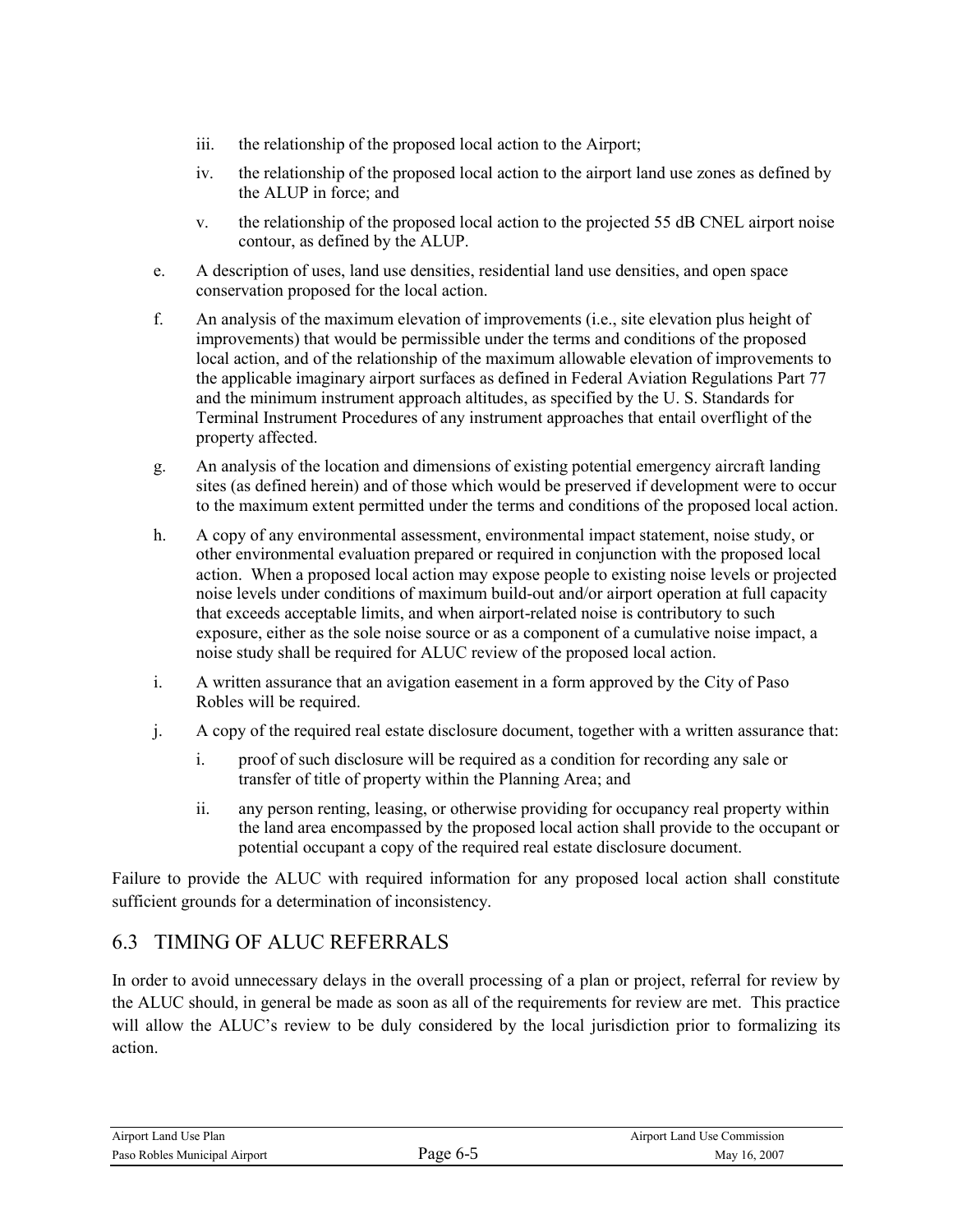- a. For new general plans, specific plans, or zoning ordinances and for major modifications to existing general plans, specific plans, or zoning ordinances, it is strongly suggested that a preliminary review by the ALUC be completed prior to it being released for public comment and a formal review be completed prior to initial reading of the proposed local action by the referring agency.
- b. For minor modifications to existing general plans, specific plans, zoning ordinances, or building regulations and for voluntary reviews of individual projects, depending on the normal scheduling of meetings, it may be appropriate that review by the ALUC be carried out concurrently with review by the local planning commission and other advisory bodies.

In all instances, review by the ALUC must be accomplished before final action by the City Council or Board of Supervisors.

## 6.4 TIMING OF ALUC REVIEW

The ALUC shall make a determination of consistency or inconsistency within sixty (60) days after the date on which all required information was received from the referring agency.

If the ALUC has not acted upon a referral within sixty (60) days after all information necessary for review of the proposed local action is received, and the proposed local action involves a general or specific plan, zoning ordinance, or building regulation, the proposed local action shall be deemed consistent with the ALUP.

If, at the time of initial receipt of a referral from a referring agency, the information required for ALUC review is incomplete, the ALUC or its staff shall notify the referring agency in writing within thirty (30) days, indicating the specific items which are incomplete. If, within an additional thirty (30) days following such written notification of incompleteness, the required information has not been received, the ALUC may make a finding that the referred local action is inconsistent with the ALUP based on failure of the referring agency to submit sufficient information for review.

## 6.5 REFERRING AGENCY OPTIONS

If the ALUC determines that a proposed local action is inconsistent with the ALUP, the referring agency shall be notified and the governing body of the referring agency may, after a public hearing, overrule the ALUC if both of the following conditions are met:

- a. the governing body of the referring agency votes to overrule the ALUC's determination by at least a two-thirds vote of its members; and
- b. the governing body of the referring agency makes specific findings that the proposed local action is consistent with the purposes of Article 3.5 of the California Public Utilities Code, as stated in Section 21670, as follows:
	- i. to provide for the orderly development of the Airport as a public use airport and the area surrounding the Airport so as to promote the overall goals and objectives of the

| Airport Land Use Plan         |          | Airport Land Use Commission |
|-------------------------------|----------|-----------------------------|
| Paso Robles Municipal Airport | Page 6-6 | May 16, 2007                |